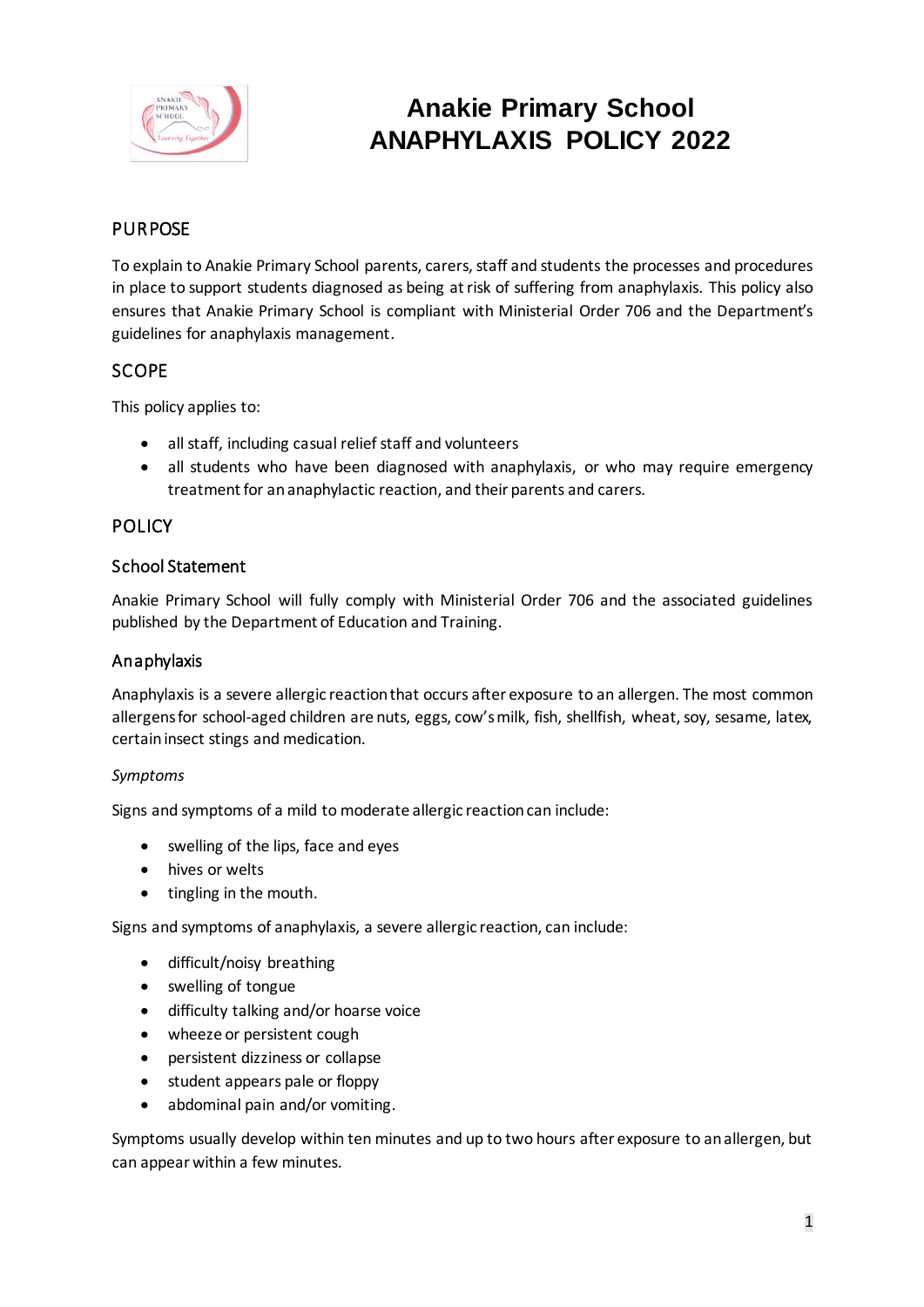## *Treatment*

Adrenaline given as an injection into the muscle of the outer mid-thigh is the first aid treatment for anaphylaxis.

Individuals diagnosed as being at risk of anaphylaxis are prescribed an adrenaline autoinjector for use in an emergency. These adrenaline autoinjectors are designed so that anyone can use them in an emergency.

## Procedures

Anakie Primary School and Anakie Primary Out of School Hours Care must:

- have an anaphylaxis management policy in place
- have an anaphylaxis management plan for each student diagnosed at risk of anaphylaxis signed by a medical practitioner
- have prevention strategies in place covering incidents in and out of the school setting
- have a communication plan to raise staff, student and school community awareness about severe allergies and school policies
- provide to the parent or guardian of each child diagnosed at risk of anaphylaxis at the service a copy of this policy
- conduct regular training (yearly) and updates (6 monthly) for school staff in recognising and responding to anaphylactic reactions including competently administering an adrenaline autoinjector.

## Individual Anaphylaxis Management Plans

All students at Anakie Primary School who are diagnosed by a medical practitioner as being at risk of suffering from an anaphylactic reaction must have an Individual Anaphylaxis Management Plan. When notified of an anaphylaxis diagnosis, the Principal of Anakie Primary School is responsible for developing a plan in consultation with the student's parents/carers.

Where necessary, an Individual Anaphylaxis Management Plan will be in place as soon as practicable after a student enrols at Anakie Primary School and where possible, before the student's first day.

Parents and carers must:

- obtain an ASCIA Action Plan for Anaphylaxis from the student's medical practitioner and provide a copy to the school as soon as practicable
- immediately inform the school in writing if there is a relevant change in the student's medical condition and obtain an updated ASCIA Action Plan for Anaphylaxis
- provide an up-to-date photo of the student for the ASCIA Action Plan for Anaphylaxis when that Plan is provided to the school and each time it is reviewed
- provide the school with a current adrenaline autoinjector for the student that has not expired;
- participate in annual reviews of the student's Plan.

Each student's Individual Anaphylaxis Management Plan must include:

- information about the student's medical condition that relates to allergies and the potential for anaphylactic reaction, including the type of allergies the student has
- information about the signs or symptoms the student might exhibit in the event of an allergic reaction based on a written diagnosis from a medical practitioner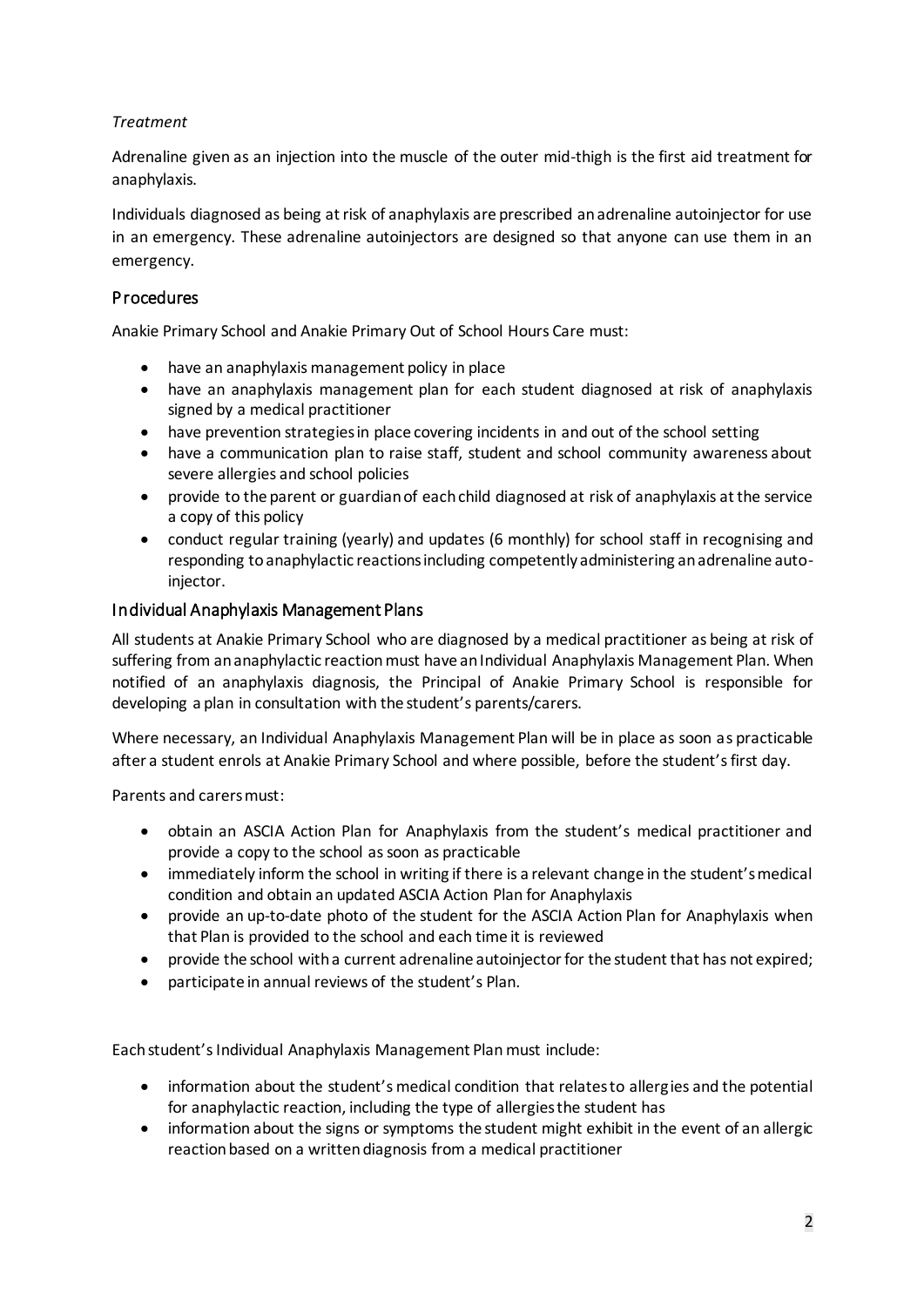- strategies to minimise the risk of exposure to known allergens while the student is under the care or supervision of school staff, including in the school yard, at camps and excursions, or at special events conducted, organised or attended by the school
- the name of the person(s) responsible for implementing the risk minimisation strategies, which have been identified in the Plan
- information about where the student's medication will be stored
- the student's emergency contact details
- an up-to-date ASCIA Action Plan for Anaphylaxis completed by the student's medical practitioner.

#### *Review and updates to Individual Anaphylaxis Management Plans*

A student's Individual Anaphylaxis Management Plan will be reviewed and updated on an annual basis in consultation with the student's parents/carers. The plan will also be reviewed and, where necessary, updated in the following circumstances:

- as soon as practicable after the student has an anaphylactic reaction at school
- if the student's medical condition, insofar as it relates to allergy and the potential for anaphylactic reaction, changes
- when the student is participating in an off-site activity, including camps and excursions, or at special events including fetes and concerts.

Our school may also consider updating a student's Individual Anaphylaxis Management Plan if there is an identified and significant increase in the student's potential risk of exposure to allergens at school.

## Location of plans and adrenaline autoinjectors

A copy of each student's Individual Anaphylaxis Management Plan will be stored with their ASCIA Action Plan for Anaphylaxis in the main office, together with the student's adrenaline autoinjector. Adrenaline autoinjectors must be labelled with the student's name. Anaphylaxis Plans will also be housed in the Sick Bay, Staff Room and CRT Folders.

#### Risk Minimisation Strategies

To reduce the risk of a student suffering from an anaphylactic reaction at Anakie Primary School, we have put in place the following strategies:

- staff and students are regularly reminded to wash their hands after eating;
- students are discouraged from sharing food
- garbage bins at school are to remain covered with lids to reduce the risk of attracting insects
- year groups will be informed of allergens that must be avoided in advance of class parties, events or birthdays
- a general use adrenaline autoinjector will be stored in the Sick Bay and also MP Room/OSHC Program
- Planning for off-site activitieswill include risk minimisation strategies for students at risk of anaphylaxis including supervision requirements, appropriate number of trained staff, emergency response procedures and other risk controls appropriate to the activity and students attending.

#### *Anakie Primary School and Anakie Primary Out of School Hours Care will have:*

• a notice displayed prominently in the main entrance of OSHC stating that a child diagnosed at risk of anaphylaxis is being cared for or educated at the service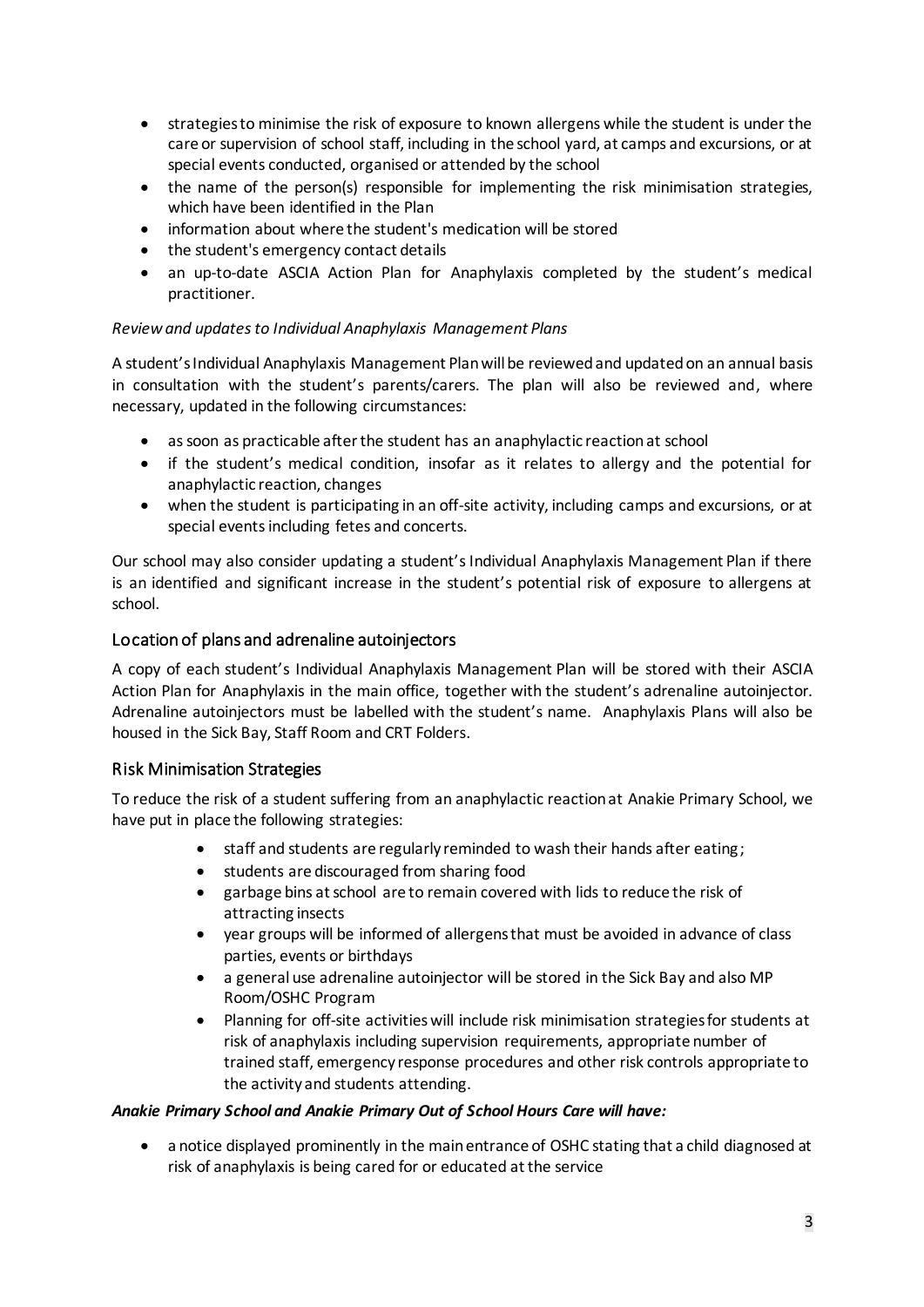- the Action Plan for Anaphylaxis on display
- emergency contact card will be placed by the telephone
- all staff will know the location of the anaphylaxis medical management plan and that a copy is kept with the auto-injection device Kit
- provide information to the service community about resources and support for managing allergies and anaphylaxis.

#### *Staff responsible for the child at risk of anaphylaxis shall:*

- have a copy of the child's anaphylaxis medical management action plan in attendance book and this will be known by all staff
- follow the child's anaphylaxis medical management action plan in the event of an allergic reaction, which may progress to anaphylaxis
- in the situation where a child who has not been diagnosed as allergic, but who appears to be having an anaphylactic reaction:
	- $\triangleright$  Call an ambulance immediately by dialing 000
	- ➢ Commence first aid measures
	- $\triangleright$  Contact the parent/guardian
	- $\triangleright$  Contact the person to be notified in the event of illness if the parent/guardian cannot be contacted.
- practice the administration procedures of the adrenaline auto-injection device using an autoinjection device trainer and "anaphylaxis scenarios" each term
- ensure that an anaphylaxis medical management action plan signed by the child's Registered Medical Practitioner and a complete auto-injection device kit (which must contain a copy the child's anaphylaxis medical management action plan) is provided by the parent/guardian for the child while at the service
- ensure that the auto-injection device kit is stored in a location that is known to all staff, including relief staff; easily accessible to adults (not locked away); inaccessible to children; and away from direct sources of heat
- ensure that the auto-injection device kit containing a copy of the anaphylaxis medical management action plan for each child at risk of anaphylaxis is carried by a staff member or family day carer accompanying the child when the child is removed from the service or the home e.g. on excursions that this child attends
- regularly check the adrenaline auto-injection device expiry date. (The manufacturer will only guarantee the effectiveness of the adrenaline auto-injection device to the end of the nominated expiry month)

#### Adrenaline autoinjectors for general use

Anakie Primary School will maintain a supply of adrenaline autoinjectorsfor general use, as a back-up to those provided by parents and carers for specific students, and also for students who may suffer from a first time reaction at school.

Adrenaline autoinjectors for general use will be stored in the Sick Bay and MP Room and labelled "general use".

The Principal is responsible for arranging the purchase of adrenaline autoinjectors for general use, and will consider:

- the number of students enrolled at Anakie Primary School at risk of anaphylaxis
- the accessibility of adrenaline autoinjectors supplied by parents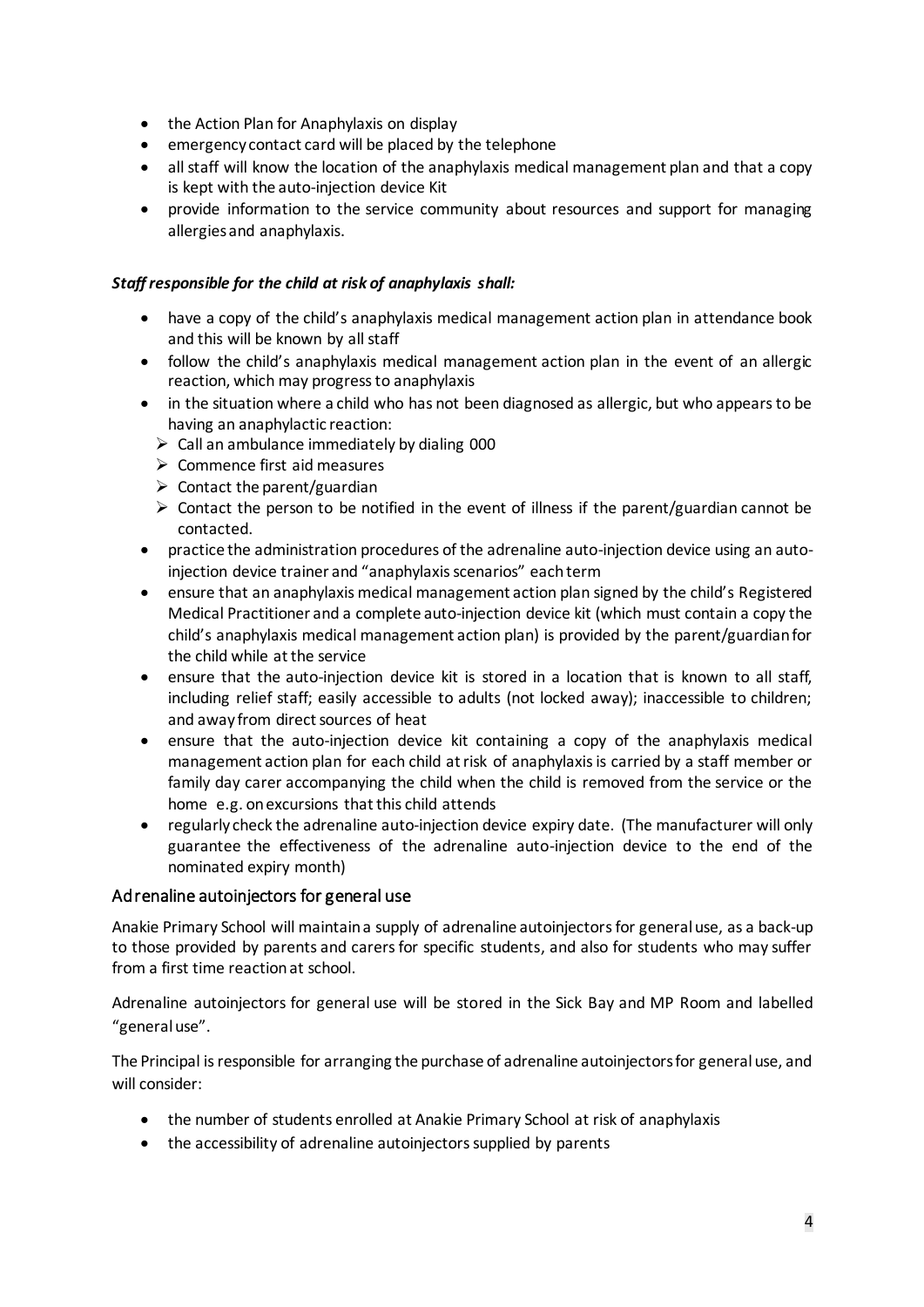- the availability of a sufficient supply of autoinjectors for general use in different locations at the school, as well as at camps, excursions and events
- the limited life span of adrenaline autoinjectors, and the need for general use adrenaline autoinjectors to be replaced when used or prior to expiry
- the weight of the students at risk of anaphylaxis to determine the correct dosage of adrenaline autoinjector/s to purchase.

## Emergency Response

In the event of an anaphylactic reaction, the emergency response procedures in this policy must be followed, together with the school's general first aid procedures, emergency response procedures and the student's Individual Anaphylaxis Management Plan.

A complete and up-to-date list of students identified as being at risk of anaphylaxis is maintained by the Business Manager and stored in the main office. For camps, excursions and special events, a designated staff member will be responsible for maintaining a list of students at risk of anaphylaxis attending the special event, together with their Individual Anaphylaxis Management Plans and adrenaline autoinjectors, where appropriate.

If a student experiences an anaphylactic reaction at school or during a school activity, school staff must:

| <b>Step</b> | <b>Action</b>                                                                                                          |
|-------------|------------------------------------------------------------------------------------------------------------------------|
| 1.          | Lay the person flat<br>$\bullet$                                                                                       |
|             | Do not allow them to stand or walk<br>$\bullet$                                                                        |
|             | If breathing is difficult, allow them to sit<br>$\bullet$                                                              |
|             | Be calm and reassuring<br>$\bullet$                                                                                    |
|             | Do not leave them alone<br>$\bullet$                                                                                   |
|             | Seek assistance from another staff member or reliable student to locate the<br>$\bullet$                               |
|             | student's adrenaline autoinjector or the school's general use autoinjector, and                                        |
|             | the student's Individual Anaphylaxis Management Plan, stored in the office area                                        |
|             | If the student's plan is not immediately available, or they appear to be                                               |
|             | experiencing a first time reaction, follow steps 2 to 5                                                                |
| 2.          | Administer an EpiPen or EpiPen Jr                                                                                      |
|             | Remove from plastic container                                                                                          |
|             | Form a fist around the EpiPen and pull off the blue safety release (cap)<br>٠                                          |
|             | Place orange end against the student's outer mid-thigh (with or without<br>٠                                           |
|             | clothing)                                                                                                              |
|             | Push down hard until a click is heard or felt and hold in place for 3 seconds                                          |
|             | Remove EpiPen<br>٠                                                                                                     |
|             | Note the time the EpiPen is administered<br>٠                                                                          |
|             | Retain the used EpiPen to be handed to ambulance paramedics along with the<br>٠<br>time of administration              |
|             | <b>OR</b>                                                                                                              |
|             |                                                                                                                        |
|             | Administer an Anapen® 500, Anapen® 300, or Anapen® Jr.                                                                 |
|             | Pull off the black needle shield<br>$\bullet$                                                                          |
|             | Pull off grey safety cap (from the red button)<br>٠                                                                    |
|             | Place needle end firmly against the student's outer mid-thigh at 90 degrees (with<br>$\bullet$<br>or without clothing) |
|             | Press red button so it clicks and hold for 10 seconds                                                                  |
|             | Remove Anapen <sup>®</sup>                                                                                             |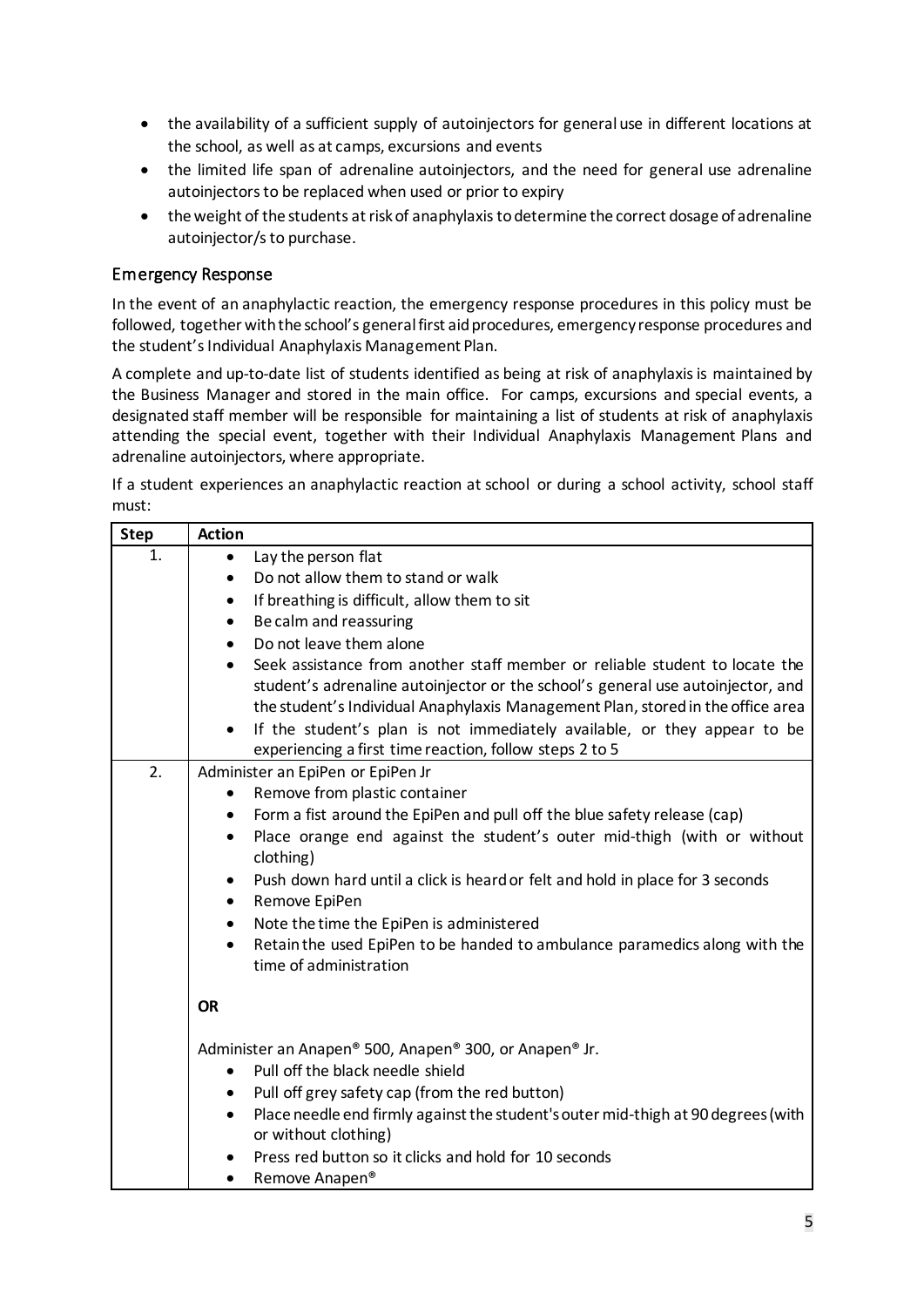|    | Note the time the Anapen is administered<br>$\bullet$                                                             |  |
|----|-------------------------------------------------------------------------------------------------------------------|--|
|    | Retain the used Anapen to be handed to ambulance paramedics along with the<br>$\bullet$<br>time of administration |  |
| 3. | Call an ambulance (000)                                                                                           |  |
| 4. | If there is no improvement or severe symptoms progress (as described in the ASCIA                                 |  |
|    | Action Plan for Anaphylaxis), further adrenaline doses may be administered every five                             |  |
|    | minutes, if other adrenaline autoinjectors are available.                                                         |  |
| 5. | Contact the student's emergency contacts.                                                                         |  |

If a student appears to be having a severe allergic reaction but has not been previously diagnosed with an allergy or being at risk of anaphylaxis, school staff should follow steps 2 – 5 as above.

Schools can use either the EpiPen® **and Anapen® on any student** suspected to be experiencing an anaphylactic reaction, regardless of the device prescribed in their ASCIA Action Plan.

Where possible, schools should consider using the correct dose of adrenaline autoinjector depending on the weight of the student. However, in an emergency if there is no other option available, any device should be administered to the student.

## Communication Plan

This policy will be available on Anakie Primary School's website so that parents and other members of the school community can easily access information about Anakie Primary School's anaphylaxis management procedures. The parents and carers of students who are enrolled at Anakie Primary School and are identified as being at risk of anaphylaxis will also be provided with a copy of this policy.

The Principal is responsible for ensuring that all relevant staff, including casual relief staff and volunteers are aware of this policy and Anakie Primary School's procedures for anaphylaxis management. Casual relief staff and volunteers who are responsible for the care and/or supervision of students who are identified as being at risk of anaphylaxis will also receive a verbal briefing on this policy, their role in responding to an anaphylactic reaction and where required, the identity of students at risk. A CRT folder identifying students at risk of anaphylaxis and their ASCIA plans will also be provided to casual relief staff.

The Principal is also responsible for ensuring relevant staff are trained and briefed in anaphylaxis management, consistent with the Department's [Anaphylaxis Guidelines.](https://www2.education.vic.gov.au/pal/anaphylaxis/guidance)

#### Staff training

The Principal will ensure that the following school staff are appropriately trained in anaphylaxis management:

• School staff who conduct classes attended by students who are at risk of anaphylaxis (including specialist teachers, admin and first aiders), as well as any other member of school staff as required by the Principal based on a risk assessment.

Staff who are required to undertake training must have completed:

- an approved face-to-face anaphylaxis management training course in the last three years, or
- an approved online anaphylaxis management training course in the last two years.

Anakie Primary School uses the following training courses - ASCIA eTraining Course 10710 NAT, and Supervisor/Trainer Course 22303 VIC.